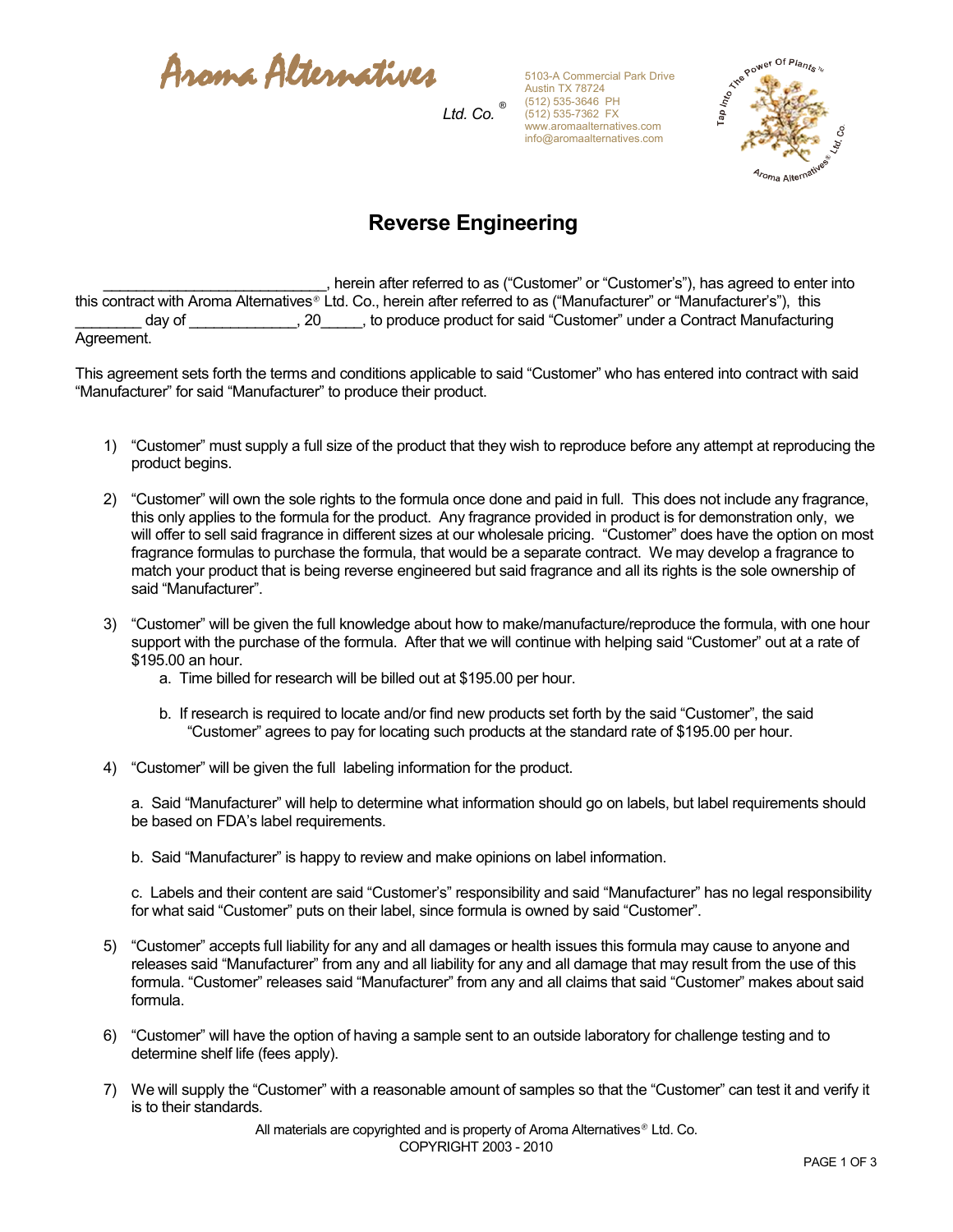

- 8) "Customer" has the right to change anything about the product during the development phase but "Customer" agrees that any changes will cause the delay of the finished product and "Customer" agrees to pay for all hours to make the new changes.
- 9) This project will be done on a best-effort basis. This does not in any way guarantee that said "Manufacturer" will be successful in reproducing this product, but all effort is at best-effort. "Customer" agrees to pay for research and development at a rate of \$195.00 dollars per hour no matter what the end result/outcome is. Research and Development hours beyond the initial estimate will be billed in multiples of 3 hour minimums prior to actual lab time. "Customer" will be contacted for approval of additional 3 hour blocks as needed. This will be billed to the credit card on file.
- 10) Once the product has been reproduced you will have the option of having us make the product for you. We offer lowest cost manufacturing allowing you to focus on growing your sales and marketing your company instead of spending man hours in production if that is not your company vision.
- 11) All estimates of time frames or hours of research and development are not a final bid. Everything is a general estimate and the research and development hours and time frame may vary depending on difficulties in reverse engineering of said "Customer's" product.
- 12) Depending on the level of difficulty of the product the hours and time frame can vary widely and until development towards the reverse engineering of said product starts there will be no idea of how long or how many hours it will ultimately take to develop said product.
- 13) "Customer" has the right to stop development at any point before said product is completed. Depending on the stage of development there may or may not be anything to give said "Customer".